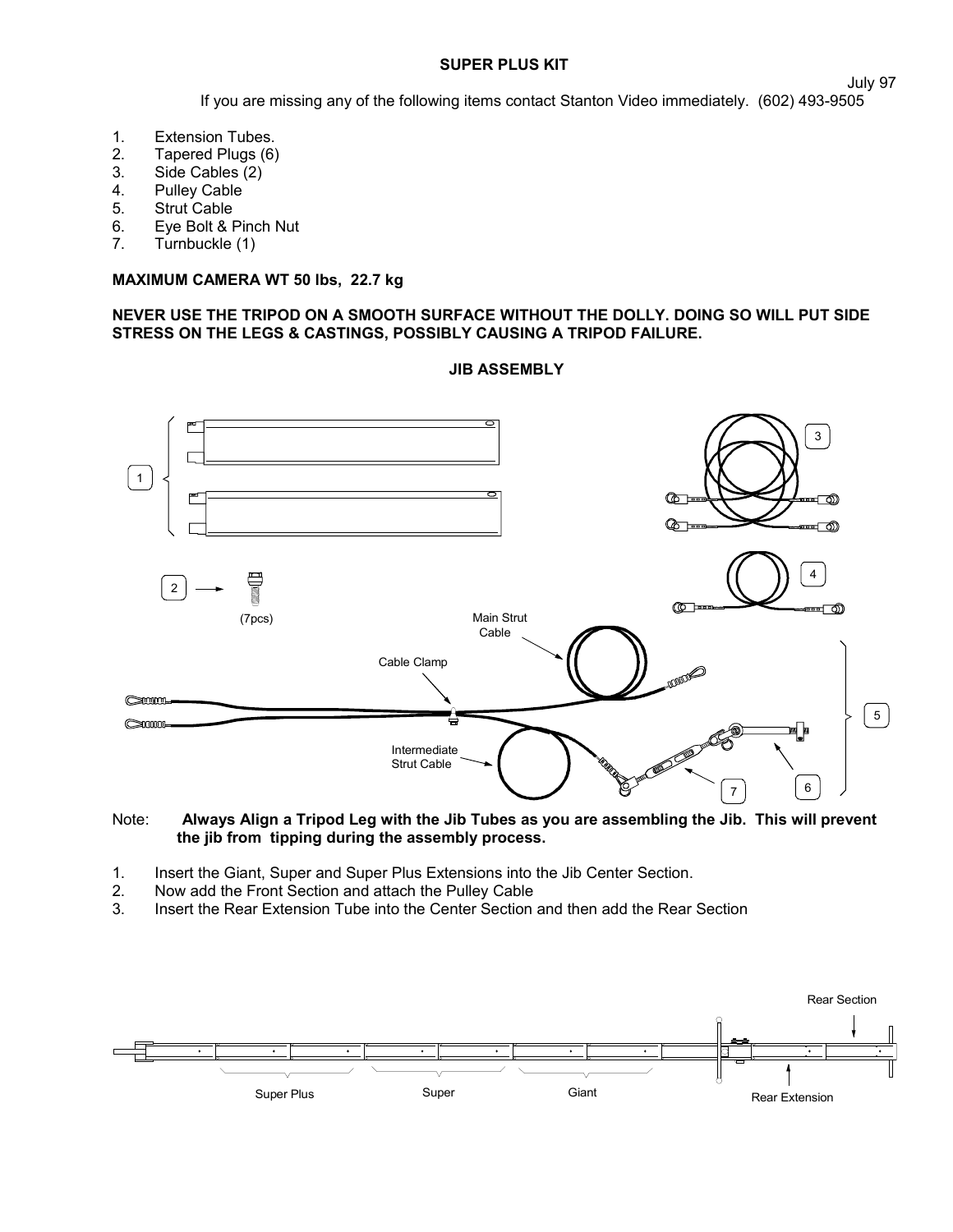#### **STRUT CABLE**

The primary differance between the Super and the Super Plus is the addition of the **Intermediate Cable**. If this cable is not installed properly it is possible to **over tension** and cause it to support too much weight.

The Strut is installed just forward the pedestal as per the Super instructions. The Side Struts are always used on the Super Plus.

The Super Plus Kit does not include the shackles, eyebolts for front and back main cable or the carabineers for the side struts. Use the hardware included in the Giant and Super kit.

To install the Side Cables easily, place your back against the jib for more leverage and then push out on the cable to place them in the Cable Guide.

Make sure the Cable Clamp is in front and touching the Cable Guide.

### **Note: Do not be alarmed if the cables seem a bit short when you first install them. They are set up on the "tight side" intentionally to compensate for cable stretch.**